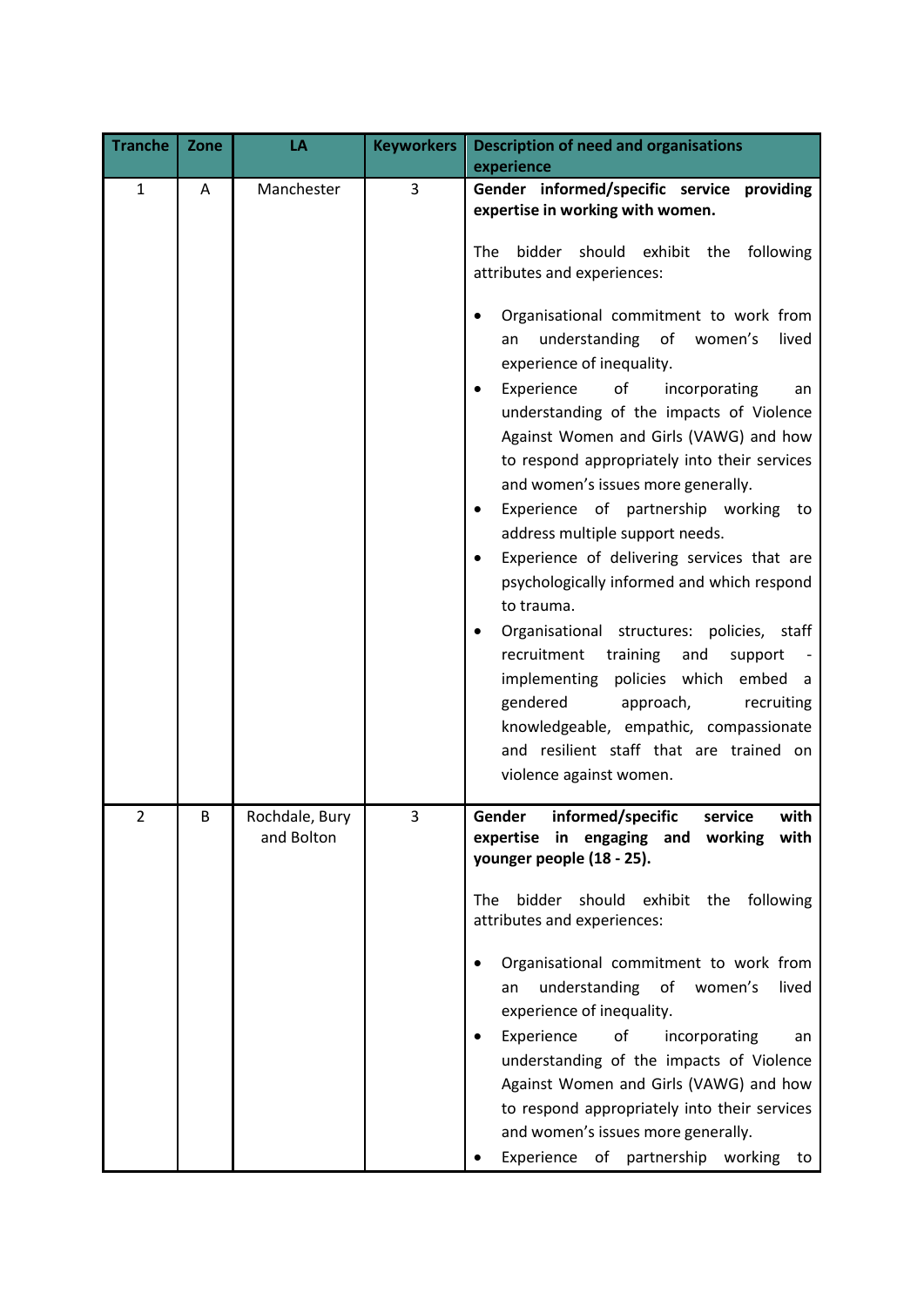|   |   |                                      |   | address multiple support needs.<br>Experience of delivering services that are<br>$\bullet$<br>psychologically informed and which respond<br>to trauma.<br>Organisational structures: policies, staff<br>recruitment<br>training<br>and<br>support<br>implementing policies which embed a<br>gendered<br>approach,<br>recruiting<br>knowledgeable, empathic, compassionate<br>and resilient staff that are trained on<br>violence against women.<br>Experience of delivering services specifically<br>designed for and with young people.<br>Understanding of the needs of younger<br>women and specifically those who are care<br>leavers.<br>Deep understanding of the effects of care<br>on young people and the additional<br>disadvantages care leaver experience.<br>Experience of the duties and regulations<br>required by The Care Leaver Act 2010.<br>Experience of multi-agency working and<br>working with statutory services. |
|---|---|--------------------------------------|---|-------------------------------------------------------------------------------------------------------------------------------------------------------------------------------------------------------------------------------------------------------------------------------------------------------------------------------------------------------------------------------------------------------------------------------------------------------------------------------------------------------------------------------------------------------------------------------------------------------------------------------------------------------------------------------------------------------------------------------------------------------------------------------------------------------------------------------------------------------------------------------------------------------------------------------------------|
| 3 | C | Oldham,<br>Tameside and<br>Stockport | 3 | Offender support service with expertise in<br>engaging and working with current and ex-<br>offenders.<br>The bidder should exhibit the following<br>attributes and experiences:<br>Experience of delivering offender support<br>services to both male and female offenders.<br>Organisational commitment to work from<br>understanding of the<br>inequalities<br>an<br>experienced by ex-offenders.<br>Experience of delivering services that are<br>psychologically informed and which respond<br>to trauma.<br>Experience of multi-agency working and<br>working with statutory services especially<br>those from the Criminal Justice system.<br>Deep understanding of the Offender<br>Rehabilitation Act 2014 and its differential<br>effects on men and women.<br>Experience of providing ex-offender support<br>in the community to encourage                                                                                       |